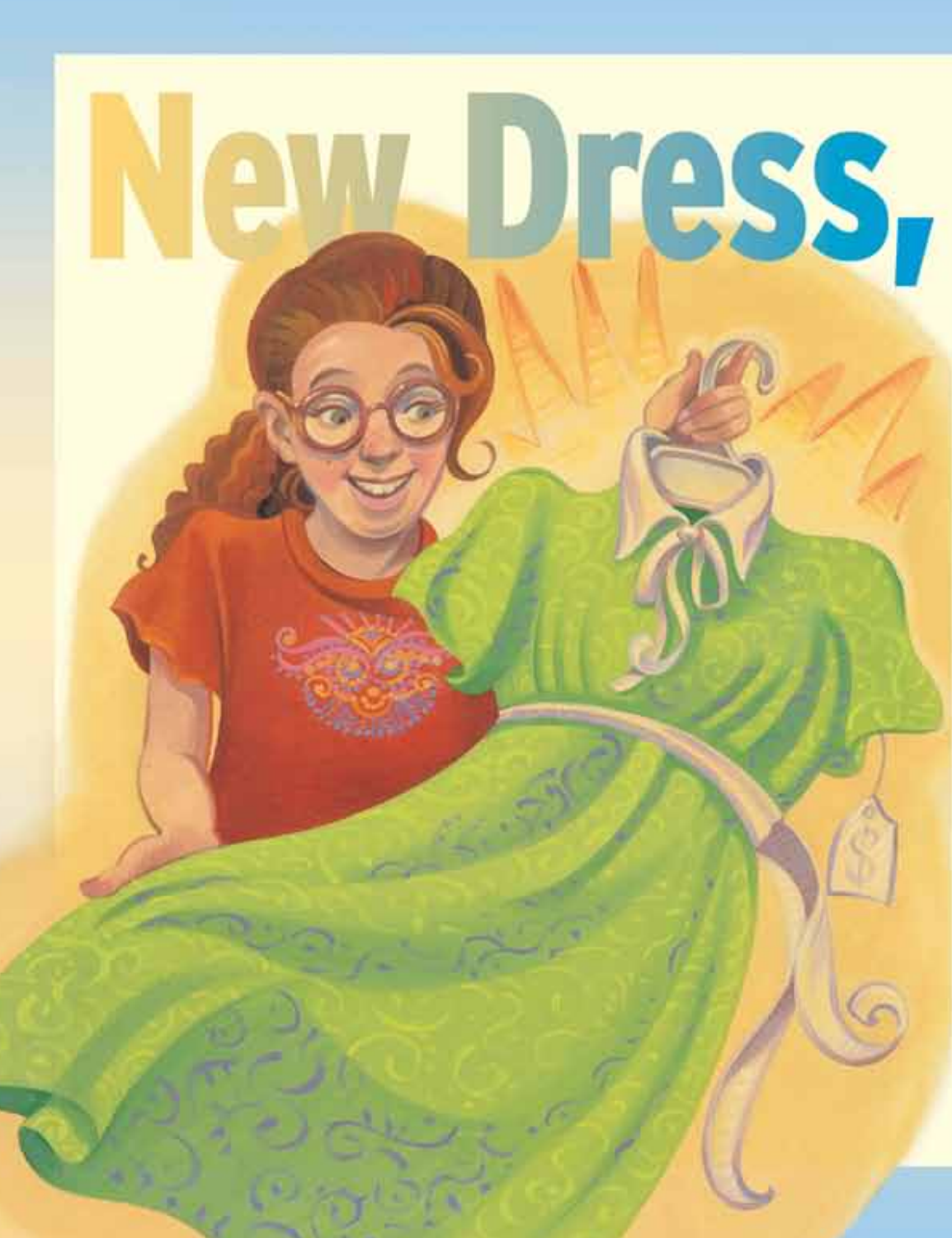## BY LINDA G. PAULSEN (Based on a true story)

*By the power of the Holy Ghost ye may know the truth of all things* (Moroni 10:5).

looked down at my lap. No matter how I tugged at my skirt, it didn't cover my knees. It just wasn't fair! I almost never got a store-bought dress. It was a

to be as skinny as a pencil, and have a huge mouth full of oversized teeth. Beverly had long blonde hair, long eyelashes, and no glasses, either. Next to Beverly, I felt ugly and awkward. One way to make up the difference was with fashionable clothes.

summery green fabric, and when I wore it my eyes looked more green than their normal gray-blue. It fit perfectly too. And it was modern, without being weird.

U

Beverly had a new outfit that made my eyes blink. It was an orange and purple skirt and top with matching tights in a big, wild, diamond pattern. Beverly always wore the latest styles. When I'd worn my new green dress the week before, she had complimented me for the first time.

It was hard to be me. It was bad enough to wear glasses as thick as a sugar bowl,

Finding that green dress was amazing. Buying it had been a miracle. Mom had taken down the hem, and it was perfect. Now, one laundry day later, my chance to be noticed was over.

My mother came into the room. "What's the matter?" she asked. I guess my tear-misted glasses gave me away.

"Look at this dress!" I wailed. "It shrank in the wash!" Mom understood how much that dress meant to me. "Oh, Linda," she said softly. "I promise I followed the washing directions on the tag." But she could see as I did that it had shrunk just enough to be too short. We talked it over, but there wasn't a happy solution. The hem had already been